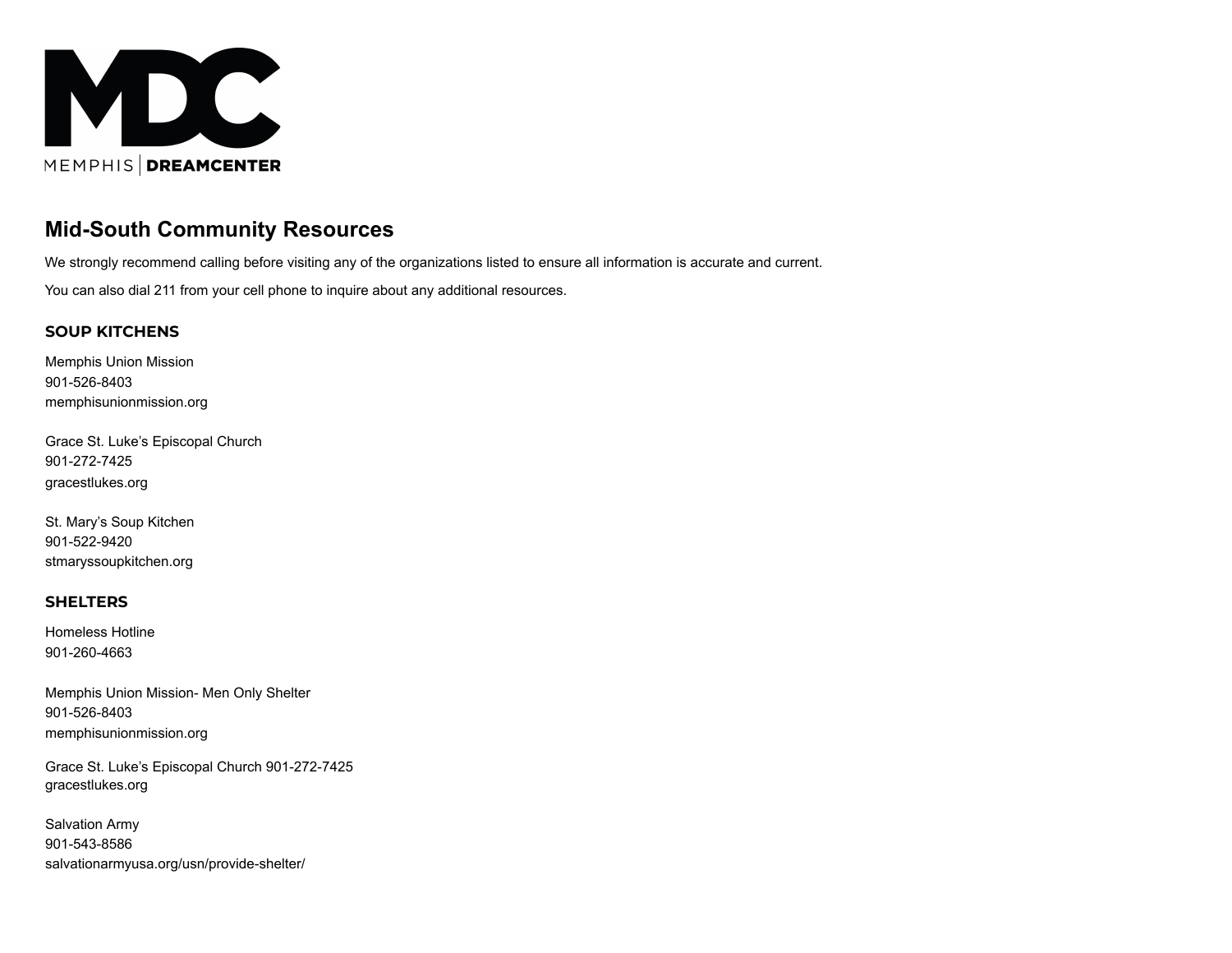Darkness II Light Homeless Shelter 901-585-8657 darkness2lightshelter.com

Door of Hope 901-552-5331 doorofhopememphis.org

Dorothy Day House 901-726-6760 dorothydaymemphis.org

Moriah House- Memphis Union Mission- Women Only 901-526-8403 memphisunionmission.org/who-we-are/our-locations/moriah-house/

Youth Villages 901-276-7233 youthvillages.org

# **FOR VETERANS**

Alpha Omega Veterans Services 901-726-5066 alphaomegaveterans.org

Memphis Day Shelter 901-526-8826 memphisunionmission.org

Grace St. Luke's Episcopal Church 901-272-7425 gracestlukes.org

VA Memphis Health Center 901-523-8990 va.gov/memphis-health-care/

# **DOMESTIC ABUSE**

Sexual Assault Hotline 901-222-4350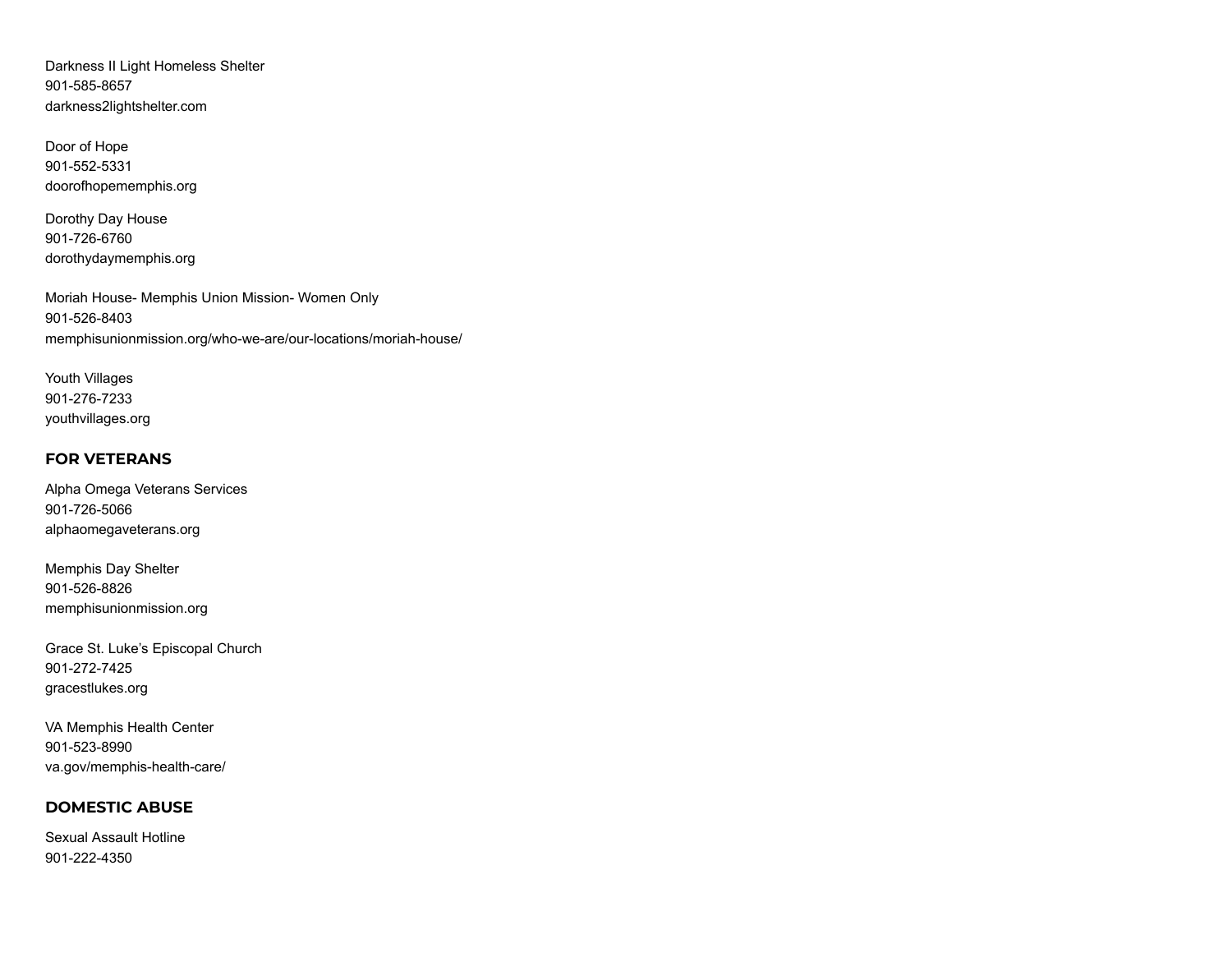Domestic Violence Hotline 1-800-985-5990

National Suicide Prevention LIFELINE 1-800-273-TALK

Memphis Crisis Center 901-274-7477

# **COMMUNITY HEALTH CLINICS**

Christ Community 901-842-3160 christcommunityhealth.org

Church Health Center 901-272-0003 churchhealth.org

Memphis Health Center 901-261-2000 memphishealthcenter.org

#### **DRUG OR ALCOHOL REHABILITATION**

Alcoholics Anonymous 901-454-1414 memphis-aa.org

Narcotics Anonymous 901-276-LIVE na-wt.org

Lakeside 901-377-4700 lakesidebhs.com

Grace House for Women 901-722-8460 gracehouseofmemphis.org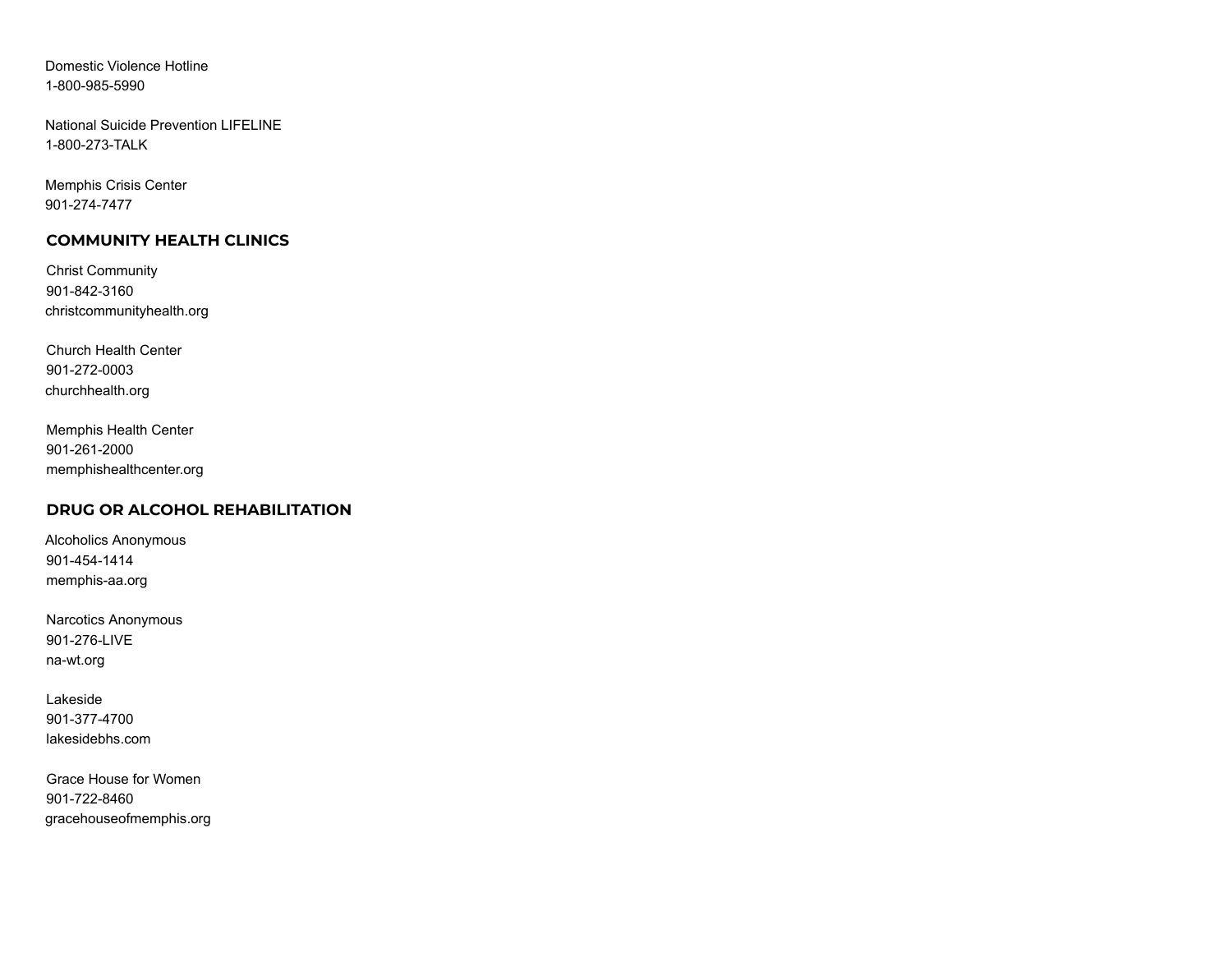Serenity Recovery Center 901-521-1131 serenityrecoverycenter.org

#### **Substance Abuse**

Grace House for Women 901-722-8460 gracehouseofmemphis.org

Serenity Recovery Center 901-521-1131 serenityrecoverycenter.org

# **TRANSPORTATION**

Memphis Area Transit Authority 901-274-6282 matatransit.com

MATA- American Way Transit Center 901-722-0322

MIFA- Transportation for Seniors 901-529-4512

# **RENT/MORTGAGE ASSISTANCE**

Families First 901-320-7200 tn.gov/humanservices/for-families/families-first-tanf.html

Friends for Life 901-272-0855 fflmemphis.org

# MIFA 901-527-0208 mifa.org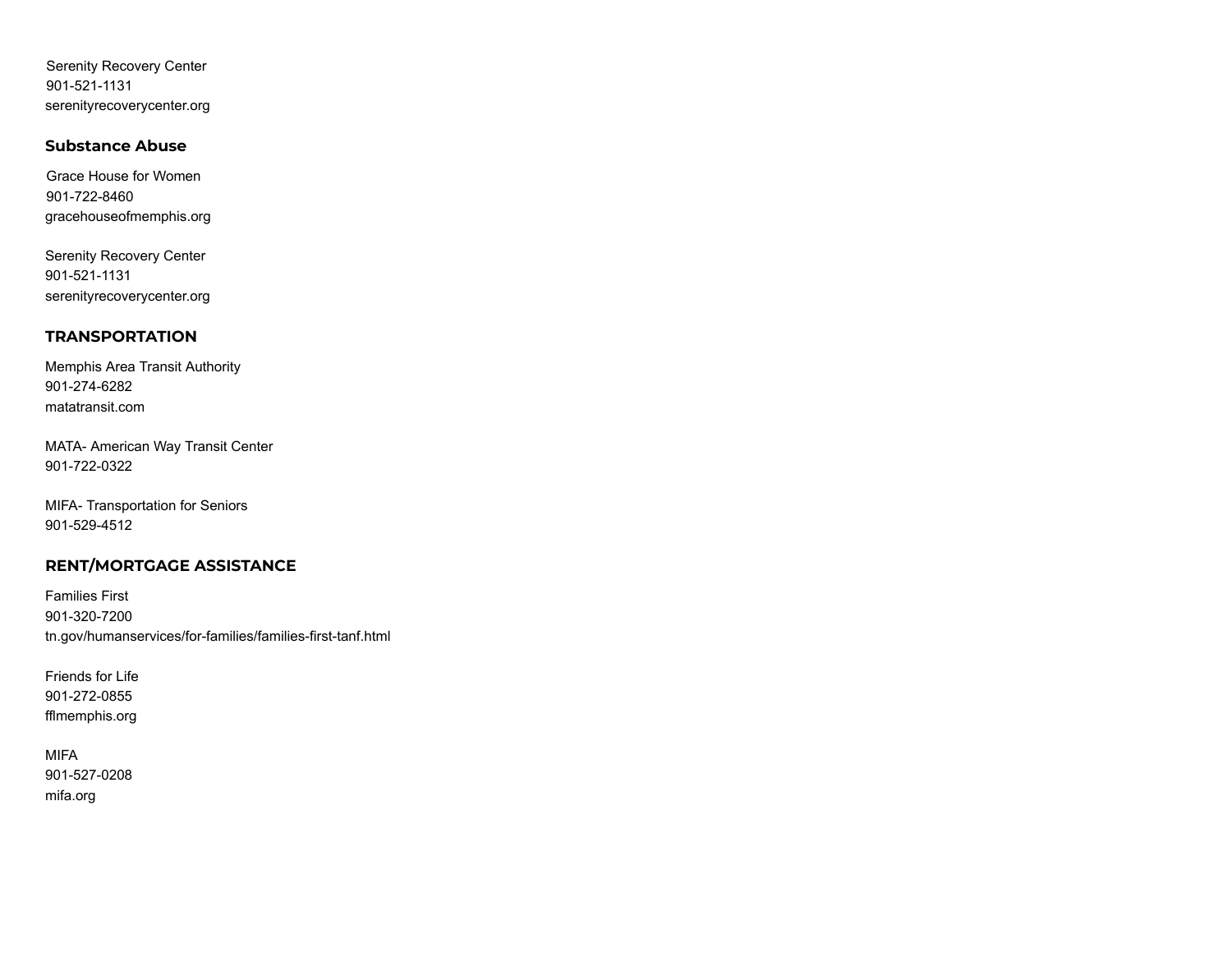St. Vincent de Paul 901-722-4703 svdpmemphis.org

#### **UTILITY ASSISTANCE**

MIFA 901-527-0208 mifa.org

Millington Crisis Center 901-872-4357 millingtoncrisiscenter.com

Shelby County Community Services Agency 901-222-4200 shelbycountycsa.org

#### **MENTAL HEALTH**

*Note: These referrals may be out of your health insurance network.*

*You are responsible for compensating the Mental Health Providers listed below.*

Paul M Hambrick Counseling Paul M. Hambrick: Counselor, MEd, MAC 2932 Altruria Rd., Bartlett, TN 38134 901-310-1789 Paul@paulhambrickcounseling.com

Harris Psychological Services Mekel S. Harris: Psychologist, Ph.D., HSP, NCSP 2932 Altruria Rd., Bartlett, TN 38134 901-545-2605 drmekelharris@gmail.com

Sanctuary Counseling Center 4933 William Arnold Rd., Memphis, TN 38117 901-672-8119 sanctuarycounselingcenter.org/our-counselor